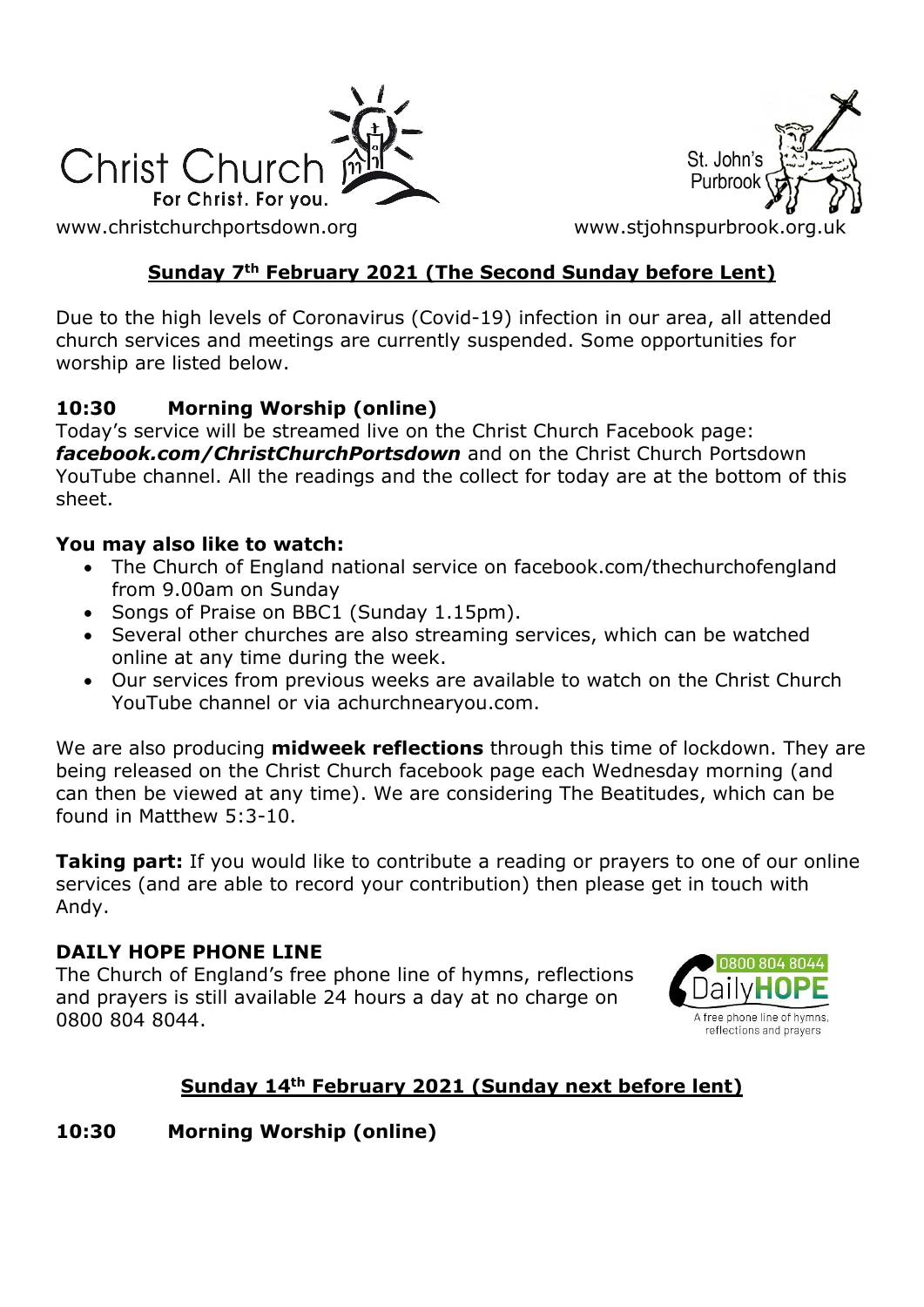#### **OPPORTUNITIES FOR FAMILIES**

Our sister church at Crookhorn is providing the following online opportunities:

**Toddlers** – Wednesdays at 10am – contact clare@cogs.org.uk **Tots 'N Tunes** – Thursdays at 10am - contact clare@cogs.org.uk **Parentalk: The Primary Years** – a course for parents of under 12s. Wednesdays 7.30-9.30pm, starting on 10<sup>th</sup> February. Contact [office@cogs.org.uk](mailto:office@cogs.org.uk)

Further details of these activities can be found at cogs.org.uk

#### **MISSION OF THE MONTH**

Christ Church's Mission of the Month for February is CMS. We support Bev Richardson's ministry at Colegio San Andres, a Christian school in Asuncion, founded by missionaries and part of the Anglican Diocese of Paraguay. You can catch up with Bev's work and, if you wish, donate to support her, at [churchmissionsociety.org/people-in-mission/bev-richardson/](https://churchmissionsociety.org/people-in-mission/bev-richardson/)

#### **PLEASE PRAY**

- for all facing illness, loneliness or mourning during this difficult time
- for the Diocese and Deanery considering the future parish structure
- for financial challenges faced by our parishes

|                      | <b>CONTACTS</b>                            |
|----------------------|--------------------------------------------|
| <b>Vicar</b>         | <b>Revd Andy Wilson</b> (day off Monday)   |
|                      | vicar@christchurchportsdown.org            |
|                      | purbrookvicar@gmail.com                    |
| <b>Associate</b>     | <b>Revd Laura Cameron</b>                  |
| <b>Minister</b>      | revdlauracameron@gmail.com                 |
| <b>Curate</b>        | <b>Revd Matt Grove</b> (day off Friday)    |
|                      | matt.grove@christchurchportsdown.org       |
| <b>Churchwarden</b>  | <b>Bill Jeffery</b>                        |
| <b>SJP</b>           | purbrookchurch@gmail.com                   |
| <b>Churchwarden</b>  | <b>Stephen Anderson</b>                    |
| <b>CCP</b>           | stephen.anderson@christchurchportsdown.org |
| <b>Churchwarden</b>  | <b>Karina Golledge</b>                     |
| <b>CCP</b>           | thegolledges@btinternet.com                |
| <b>Administrator</b> | <b>Emma Evans</b>                          |
|                      | parish.office@christchurchportsdown.org    |
| <b>Hall Manager</b>  | Jacqui Wilson                              |
| <b>CCP</b>           | hall.manager@christchurchportsdown.org     |
| Website              | <b>Matt Doe</b>                            |
|                      | webmaster@christchurchportsdown.org        |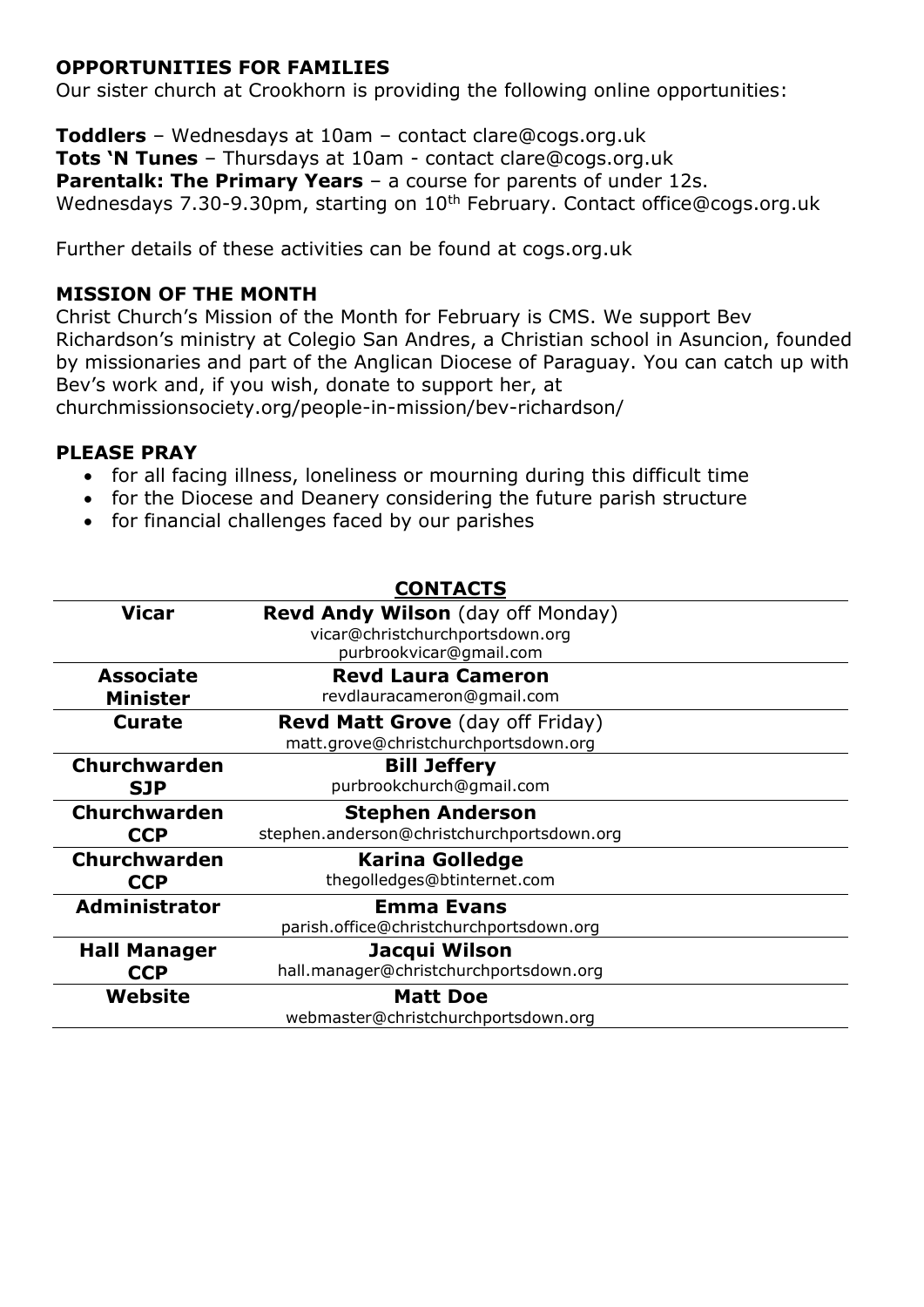# **Sunday 7 February 2021**

Second Sunday before Lent

# **Collect**

Almighty God, give us reverence for all creation and respect for every person, that we may mirror your likeness in Jesus Christ our Lord.

# **Readings**

### **Proverbs 8:1, 22–31**

<sup>8</sup> Does not wisdom call, and does not understanding raise her voice?  $22$  The Lord created me at the beginning of his work, the first of his acts of long ago. <sup>23</sup> Ages ago I was set up, at the first, before the beginning of the earth.  $24$  When there were no depths I was brought forth, when there were no springs abounding with water. <sup>25</sup> Before the mountains had been shaped, before the hills, I was brought forth $-$  <sup>26</sup> when he had not yet made earth and fields, or the world's first bits of soil. <sup>27</sup> When he established the heavens, I was there, when he drew a circle on the face of the deep, <sup>28</sup> when he made firm the skies above, when he established the fountains of the deep,  $29$  when he assigned to the sea its limit, so that the waters might not transgress his command, when he marked out the foundations of the earth,  $30$  then I was beside him, like a master worker; and I was daily his delight, rejoicing before him always,  $31$  rejoicing in his inhabited world and delighting in the human race.

## **Psalm 104:26–37**

 $26$  O Lord, how manifold are your works! In wisdom you have made them all; the earth is full of your creatures.  $27$  There is the sea, spread far and wide, and there move creatures beyond number, both small and great.  $28$  There go the ships, and there is that Leviathan which you have made to play in the deep. <sup>29</sup> All of these look to you to give them their food in due season. <sup>30</sup> When you give it them, they gather it; you open your hand and they are filled with good.  $31$  When you hide your face they are troubled; when you take away their breath, they die and return again to the dust. <sup>32</sup> When you send forth your spirit, they are created, and you renew the face of the earth.  $33$  May the glory of the Lord endure for ever; may the Lord rejoice in his works;  $34$  He looks on the earth and it trembles; he touches the mountains and they smoke.  $35$  I will sing to the Lord as long as I live; I will make music to my God while I have my being. <sup>36</sup> So shall my song please him while I rejoice in the Lord. <sup>37</sup> Let sinners be consumed out of the earth and the wicked be no more. Bless the Lord, O my soul. Alleluia.